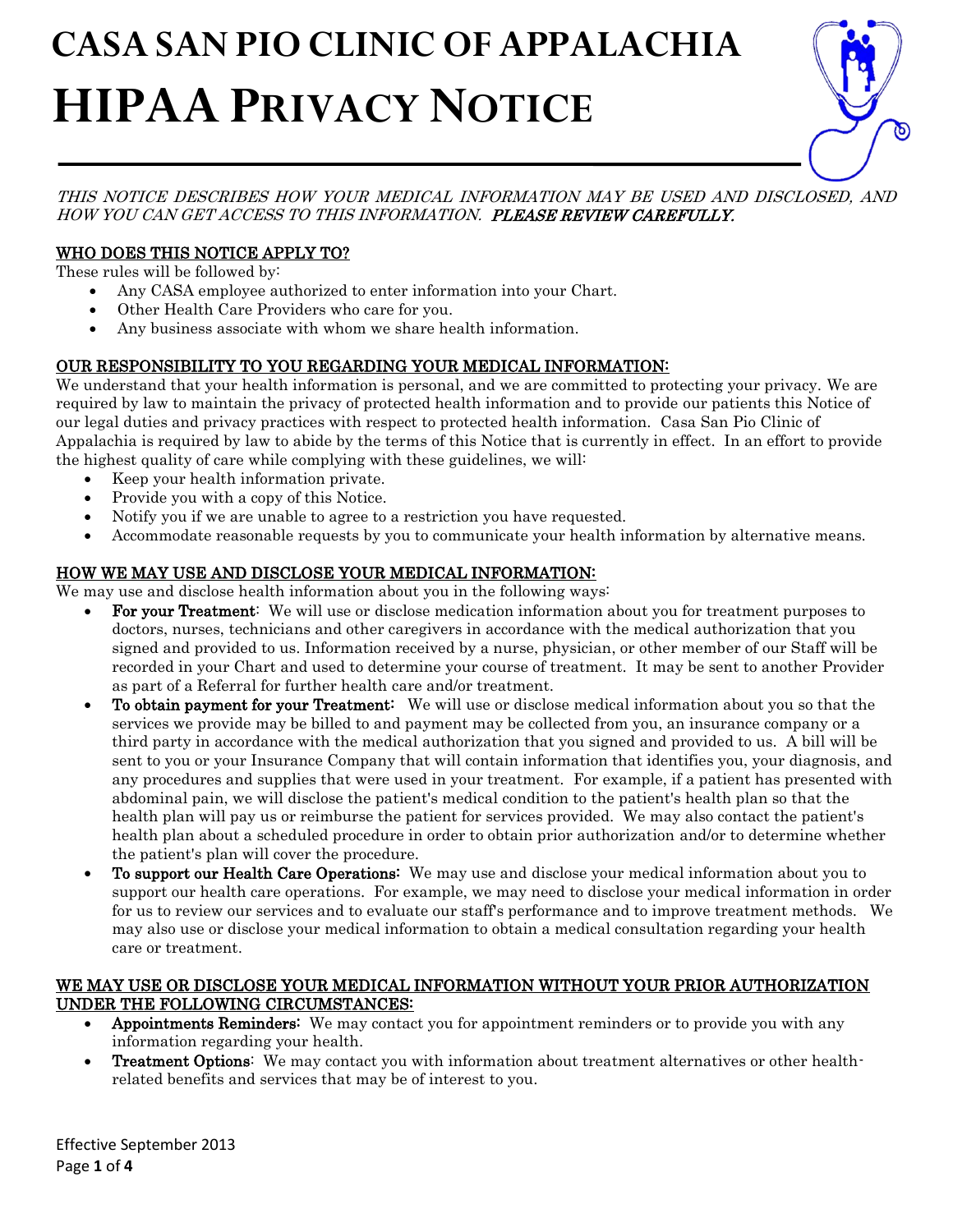- **Family & Friends:** We may disclose your medical information to family members, other relatives or close friends when the medical information is directly relevant to that person's involvement with your care or payment for care.
- **Notification:** We may use or disclose your medical information to notify or assist a family member, a personal representative or another person responsible for your care of your location, general condition or death.
- Public Health Activities: We may disclose your medical information for public health purposes such as preventing / controlling disease, reporting births, deaths, child abuse, neglect, domestic abuse, or to notify patients about recall of products they may be using.
- Business Associates: We may disclose your medical information to business associates with who we contract to provide services on our behalf. To protect your health information, we require our business associates to appropriately safeguard the health information of our patients.
- **Disaster Relief:** We may disclose your medical information to a public or private entity, such as American Red Cross, for the purpose of coordinating with that entity to assist in disaster relief efforts.
- Health Oversight Activities: We may disclose your medication information to a health oversight agency for oversight activities which are authorized by law, including audits, investigations, inspections, licensure or disciplinary actions, administrative and /or legal proceedings.
- National Security and Intelligence Activities: We may release your medical information to authorized federal officials for intelligence, counterintelligence and other national security activities authorized by law.
- Legal Proceedings: We may disclose your medical information in the case of certain judicial or administrative proceedings
- Law Enforcement: We may disclose your medical information for certain law enforcement purposes or other specialized governmental functions.
- Coroners, Medical Examiners and Funeral Directors: We may disclose your medical information to a coroner, medical examiner or funeral directors to assist in carrying out their duties.
- **Organ Donation:** If you are an organ donor, we may disclose your medical information to an organ donation and procurement organization.
- **Research:** We may disclose your protected health information to researchers when authorized by law. For example, if their research has been approved by an institutional review board that has reviewed the research proposal and established protocols to ensure the privacy of your protected health information.
- **Public Safety:** We may use or disclose your medical information to prevent or lessen a serious threat to your health and safety or the health and safety of another person or to the public.
- Workers' Compensation: We may disclose your medical information as authorized by law relating to workers' compensation or similar programs.
- As Required by Law: We will disclose medical information about you when required to do so by federal, state or local law.
- Correctional Institutes: If you are an inmate of a correctional institution or a resident of a group home, we may disclose health information necessary to protect the health and safety of other individuals.

# OTHER USES OF YOUR MEDICAL INFORMATION:

We will not use or disclose your medical information for any other purpose not covered by this Notice without your written authorization. This includes most uses and disclosers of PHI for marketing purposes and disclosures that constitute a sale of PHI. In any of these circumstances not covered by this Notice, we will ask you for your written authorization before using or disclosing your health information. If you give us authorization, you have the right to later revoke that authorization by notifying us in writing, unless action has already been taken by us to disclose the information upon receiving the authorization to:

Casa San Pio Clinic of Appalachia Attn: Privacy Official 638 East College Ave, Suite B Stanton, Kentucky 40380

## YOUR RIGHTS REGARDING YOUR MEDICAL INFORMATION:

Although your health record is the property of Casa San Pio Clinics of Appalachia, you have the right to:

• Request a restriction in writing. We will consider your request, but we are not legally required to agree to any requested restriction. We will inform you of our decision.

Effective September 2013 Page **2** of **4**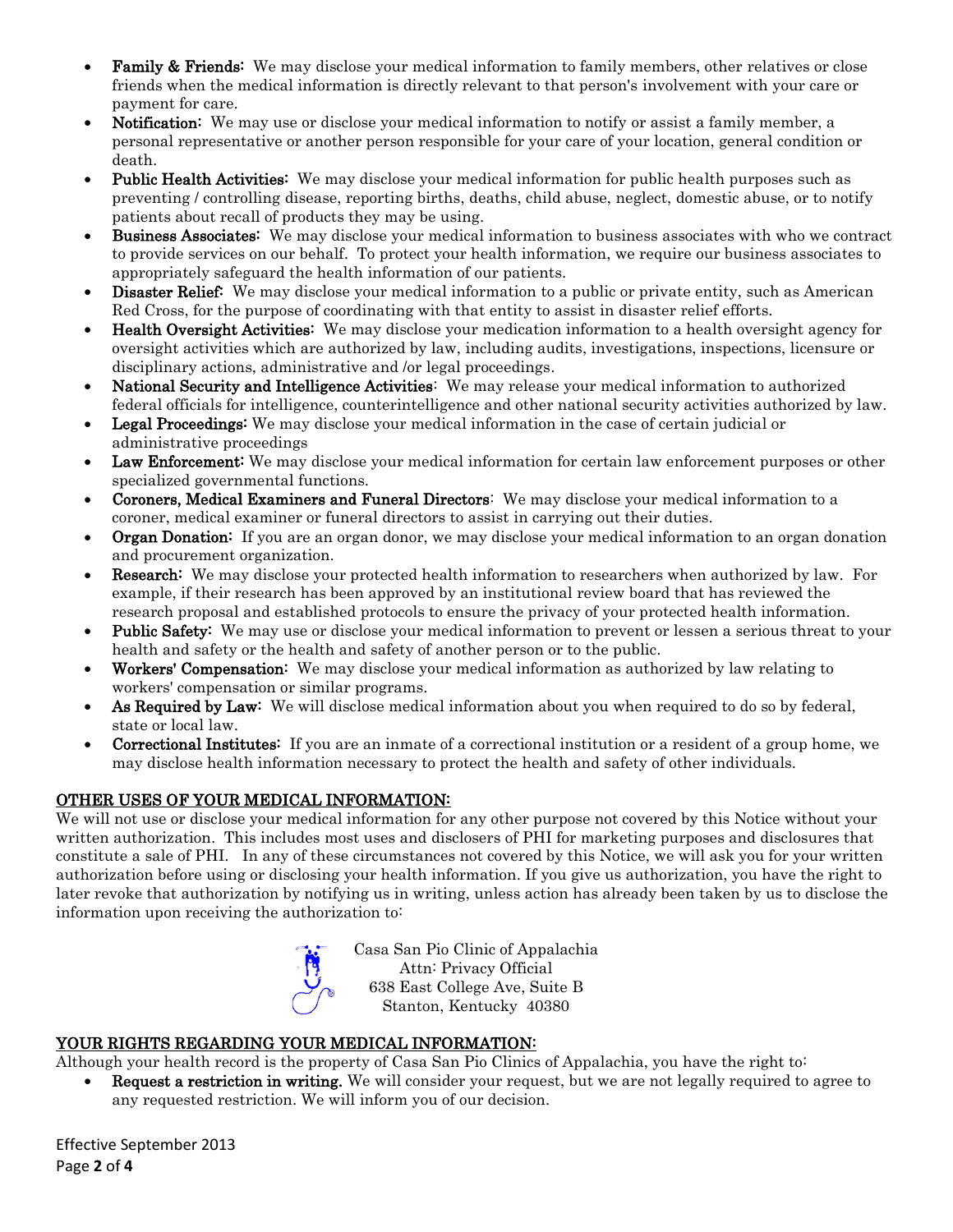- **Right to Paper Copy of this Notice:** You may request and obtain a paper copy of this Notice at any time.
- Right to Inspect and Copy: You have the right to inspect and receive copies of your medical information that may be used to make decisions about your care, which usually includes medical and billing records. We will respond to your request within thirty (30) days or sixty (60) days if your medical information is not available on site. A thirty (30) day extension may be granted by written notice that will include the reason for the extension of time.

Fees: There may be a fee for copies of your record. You will be notified before any charges are applied.

Denials: We may deny your request to inspect and/or receive copies of you medical information if it is not in writing and in other, very limited circumstances. You will receive a written notice of denial containing the reason for the denial and the procedure for review. In some circumstances, another licensed health care professional chosen by Casa San Pio Clinic of Appalachia Clinics of Appalachia to conduct a review your request and the denial. This will not be the same person who denied your request and we will comply with the outcome of the review. However, in some circumstances, our denial of a request by you to inspect and /or receive copies of your information is not subject to review.

**Right to Amend:** If you feel that the medical information in your record is incorrect or that important information is missing, you may ask us to amend the information. You have the right to request an amendment for as long as the information is kept by Casa San Pio Clinic of Appalachia. We are not required to agree to any amendment if the information was not created by us (unless the person or entity who recreated the information is no longer available to make the amendment), maintained by us, or if we determine the record is accurate and complete. You may appeal such a decision in writing. In your written request, you must provide a reason that supports your request for amendment. If we approve your request, we shall make the amendment to your medical information and will inform you that we have made the amendment. We will make a reasonable effort to notify others that need to know about the change to your medical information.

Denials: We may deny your request for an amendment if it is not in writing or does not include a reason to support the request. If your request for amendment is denied, we will provide you with a written statement of the basis for the denial and a description of how you may file a written statement of disagreement. If you do not file a statement of disagreement, you may request that your request for amendment and our written denial be provided with any future disclosure of your medical information.

- **Right to an Accounting of Disclosures:** You have the right to request an "accounting of disclosures." This is a list of the disclosures stating to whom and to where your medical information has been disclosed for purposes other than treatment; payment; health care operations; disclosures made directly to you; disclosures authorized by you pursuant to a signed authorization; disclosures made for national security or intelligence purposes; and disclosures to correctional institutions and for other law enforcement purposes. Your request must include a time period, which may not exceed six (6) years prior to the date of the request and may not include any dates prior to April 14, 2003. Your request should indicate in what form (electronic or paper) that you would like your request to be processed. There is no charge for the first list you request, however if you make more than one request within the same year, we may charge you up to \$1.00 per page for each additional request. You will be notified of the cost involved and you may choose to withdraw or modify your request at that time before any costs are incurred.
- **Right to Request Restrictions:** You have the right to request a restriction or limitation on the medical information we use or disclose about you for treatment, payment or health care operations. You also have the right to request a limit on the medical information that we disclose about you to someone who is involved in your care, such as a family member or friend. For example, you may ask that we not use or disclose information about a procedure that you had. However, we are not required to grant your request. If we do grant your request, we will comply with your request unless the information is needed to provide you emergency medical treatment. In your request, you must tell us:
	- 1. What information you want to limit.
	- 2. Whether you want to limit our use, disclosure or both.
	- 3. To whom you want to limits to apply. For example, disclosures to your spouse.

Effective September 2013 Page **3** of **4**